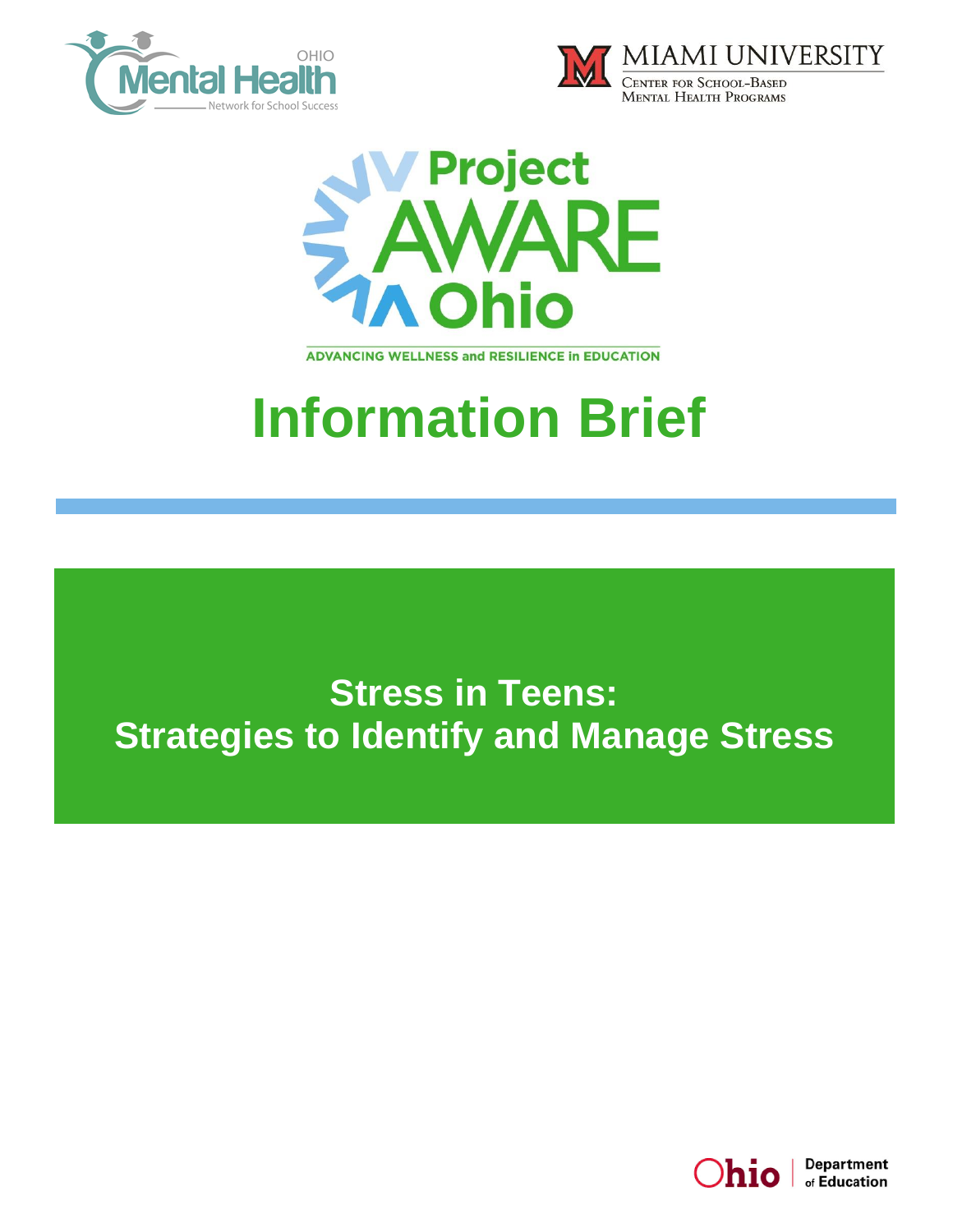

#### **STRESS IN ADOLESCENCE**

The American Psychological Association's *Stress in America* survey revealed that teens are experiencing levels of stress similar to adults. On a rating scale from 1 to 10, with 10 being the most stressed, teens gave an average rating of 5.8, and adults reported an average stress level of 5.1. Additionally, many Americans have ineffective strategies for coping with stress, and these habits often start during adolescence.<sup>2</sup> Teens are especially stressed during the school year, with 83 percent of teens reporting school as a significant source of stress. Results from this survey indicated that teens reported double the amount of stress during the school year compared to when they were not in school (27 percent of teens reported high levels of stress during the school year compared to 13 percent during the summer). Other reported stressors include managing time to balance activities (59 percent).<sup>2</sup>



*Figure 1. Google images*

## **Common symptoms of stress affecting teens<sup>2</sup> :**

- Feeling irritable or angry;
- Feeling nervous or anxious;
- Feeling fatigued or tired;
- Trouble sleeping;
- Headaches;
- Feeling like they could cry;
- Feeling overwhelmed;
- Feeling depressed or sad;
- Changes in sleeping or eating habits;
- Upset stomach or indigestion.

Teen girls reported feeling more symptoms of stress and more social pressures compared to teen boys. For example, teen girls feel pressured to act a certain way, feel stress related to their appearance and feel stress over how others perceive them, especially on social media.<sup>2</sup>

Conversely, teens who reported higher levels of **physical activity** (for example, exercising, walking or playing sports) reported **lower** levels of stress and better health overall.<sup>2</sup> Also, teens who get more **sleep** (at least eight hours per night) report being less stressed.

Often, adults are demonstrating poor coping strategies, and teens tend to adopt these. Teens needs positive adult role models to model positive strategies for managing stress.<sup>2</sup> Below is a comparison of effective and ineffective habits for dealing with stress.<sup>2, 5</sup> Adults should model and suggest positive habits for teens to manage stress.



- Sleeping at least eight hours per night;
- Physical activity (such as sports, exercise or walking);
- Positive relationships and friendships as a source of support;
- Relaxation exercises;
- Mindfulness.

#### **Ineffective** habits to manage stress:

- Spending time online (especially more than three hours per day);
- Watching TV (more than two hours per day);
- Taking naps (and not sleeping enough at night);
- Overeating or eating unhealthy foods (such as high-calorie, high-fat foods).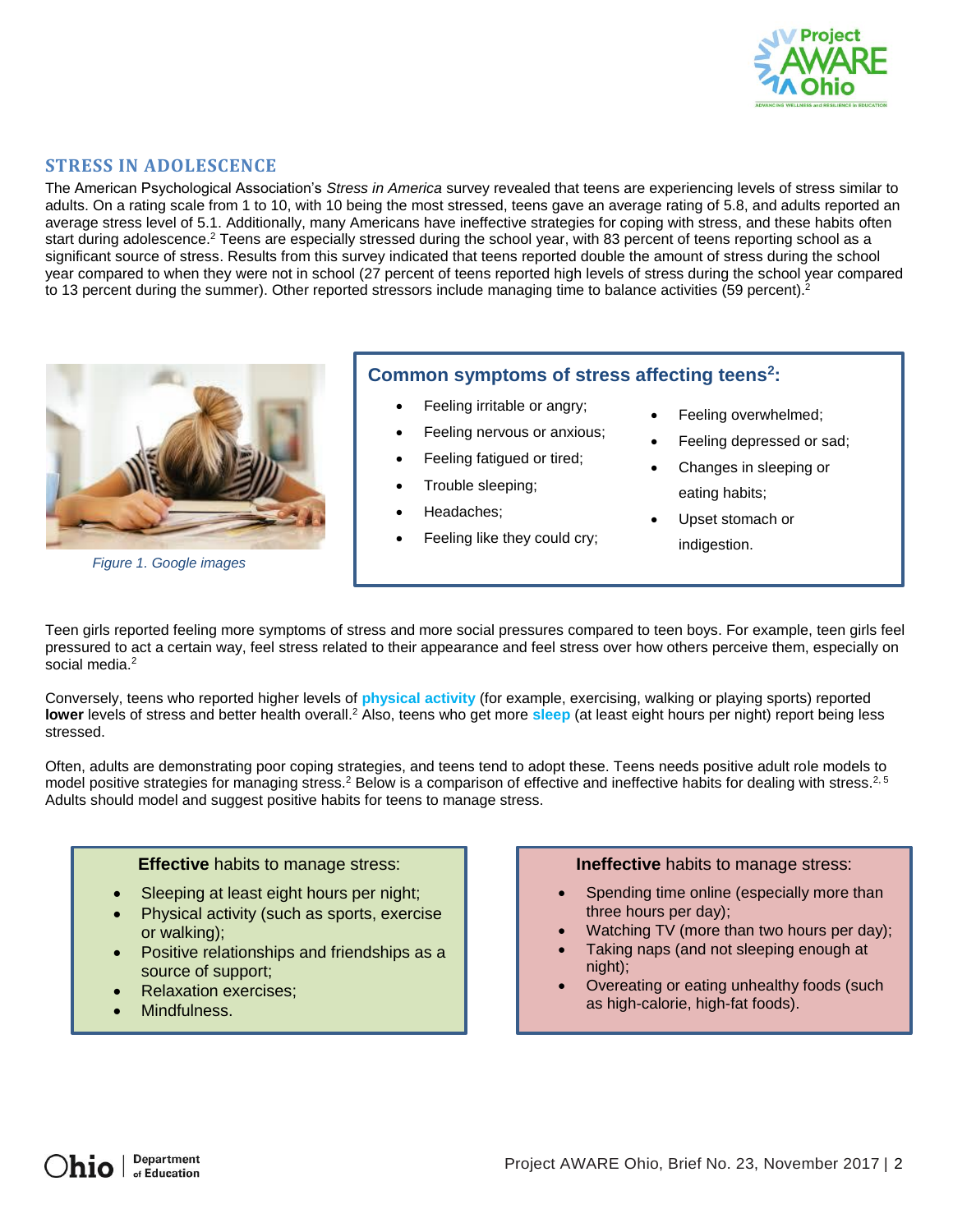

## **BUILDING POSITIVE STRESS MANAGEMENT HABITS**

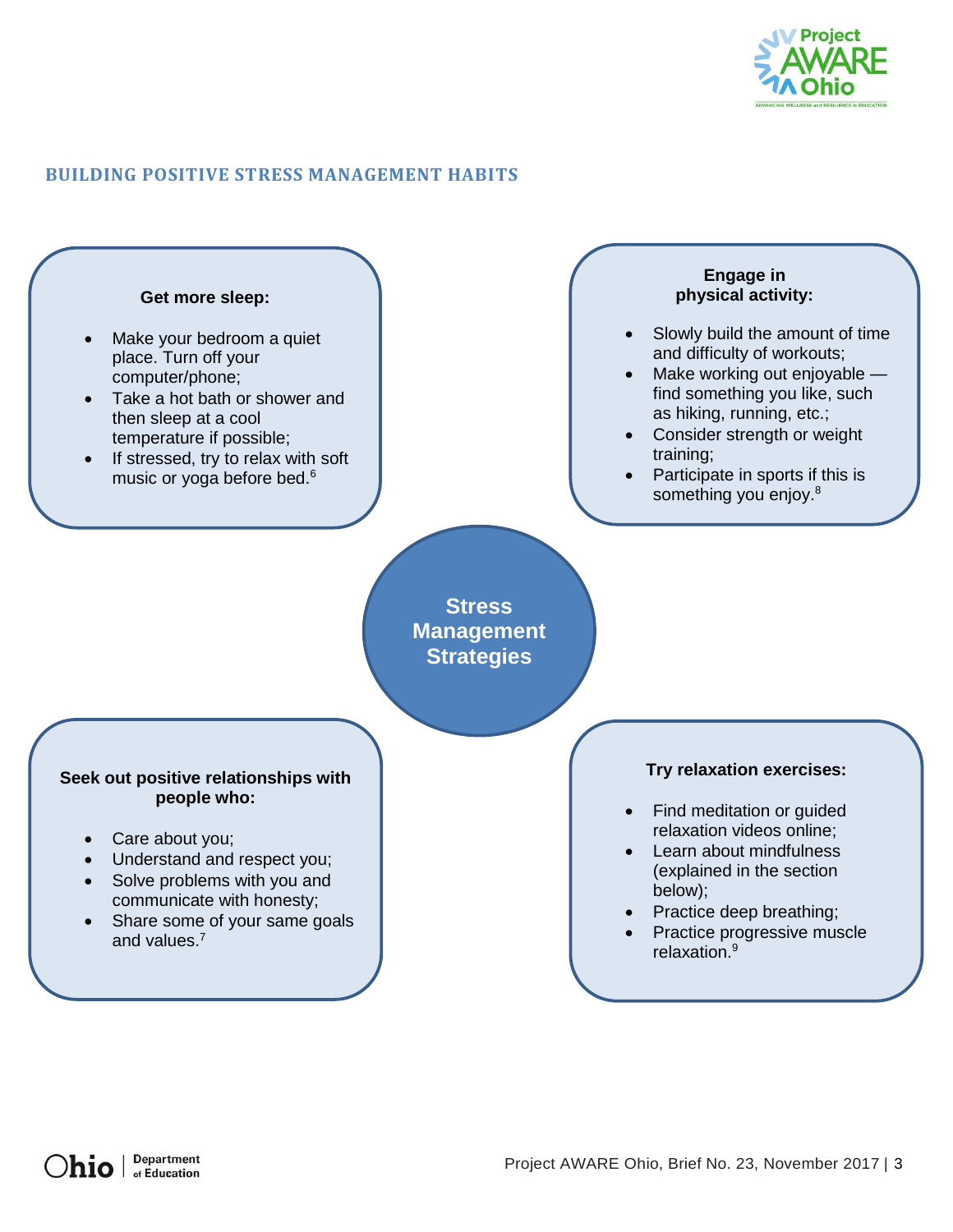

## **REDUCING STRESS THROUGH MINDFULNESS**

The Association for Mindfulness in Education defines mindfulness as "paying attention here and now with kindness and curiosity."<sup>3</sup> Educators could teach and encourage their students to be mindful in their everyday lives as a way to reduce or prevent stress.

Here are some mindfulness resources that may be useful for educators and parents of teens, as well as teens themselves:

- **Growing up Stressed or Growing up Mindful? — TED Talk by Dr. Chris Willard**
- o [https://www.youtube.com/watch?v=znlsoaM\\_ALQ](https://www.youtube.com/watch?v=znlsoaM_ALQ) **Mindful Teachers: Activities and Teaching Resources**
- o <http://www.mindfulteachers.org/p/free-resources-and-lesson-plans.html>
- **Mindfulness books, websites and apps**
	- o <http://mindfulnessforteens.com/resources/>

## **EMPATHY AND COMPASSION**

An important part of being mindful is to display compassion toward oneself and others. Empathy and compassion are qualities that can reduce stress among teens. World Kindness Day falls in November! This is a good time to talk to teens about how to have empathy (i.e., define empathy) and be kind to others. Research has shown that engaging in acts of kindness increase happiness and decrease stress, and, in fact, even *witnessing* an act of kindness can be beneficial.<sup>4</sup>

Strategies and resources to foster empathy and kindness in students:

- **Enhancing empathy through reading**
	- o <https://www.theguardian.com/teacher-network/2015/may/13/reading-teach-children-empathy>
	- o <http://www.opencolleges.edu.au/informed/features/fiction-teaches-empathy-study-shows/>
- *Teaching Tolerance: Developing Empathy* **lesson plan** o <https://www.tolerance.org/classroom-resources/tolerance-lessons/developing-empathy>
- **Brené Brown on Empathy — Video**  o <https://www.youtube.com/watch?v=1Evwgu369Jw&feature=youtu.be>

### **ADDITIONAL ONLINE RESOURCES**

Here are some additional resources that may be helpful for parents, educators and teens regarding stress reduction:

- **Create a Personal Stress-Management Plan**
	- o [https://www.healthychildren.org/English/healthy-living/emotional-wellness/Building-Resilience/Pages/For-Teens-](https://www.healthychildren.org/English/healthy-living/emotional-wellness/Building-Resilience/Pages/For-Teens-Creating-Your-Personal-Stress-Management-Plan.aspx)[Creating-Your-Personal-Stress-Management-Plan.aspx](https://www.healthychildren.org/English/healthy-living/emotional-wellness/Building-Resilience/Pages/For-Teens-Creating-Your-Personal-Stress-Management-Plan.aspx)
- **Generation Stress: From Surviving to Thriving — TED Talk by Kristen Race**
	- o <https://www.youtube.com/watch?v=7jRND5IU3Qg>



*Figure 2. Google images*